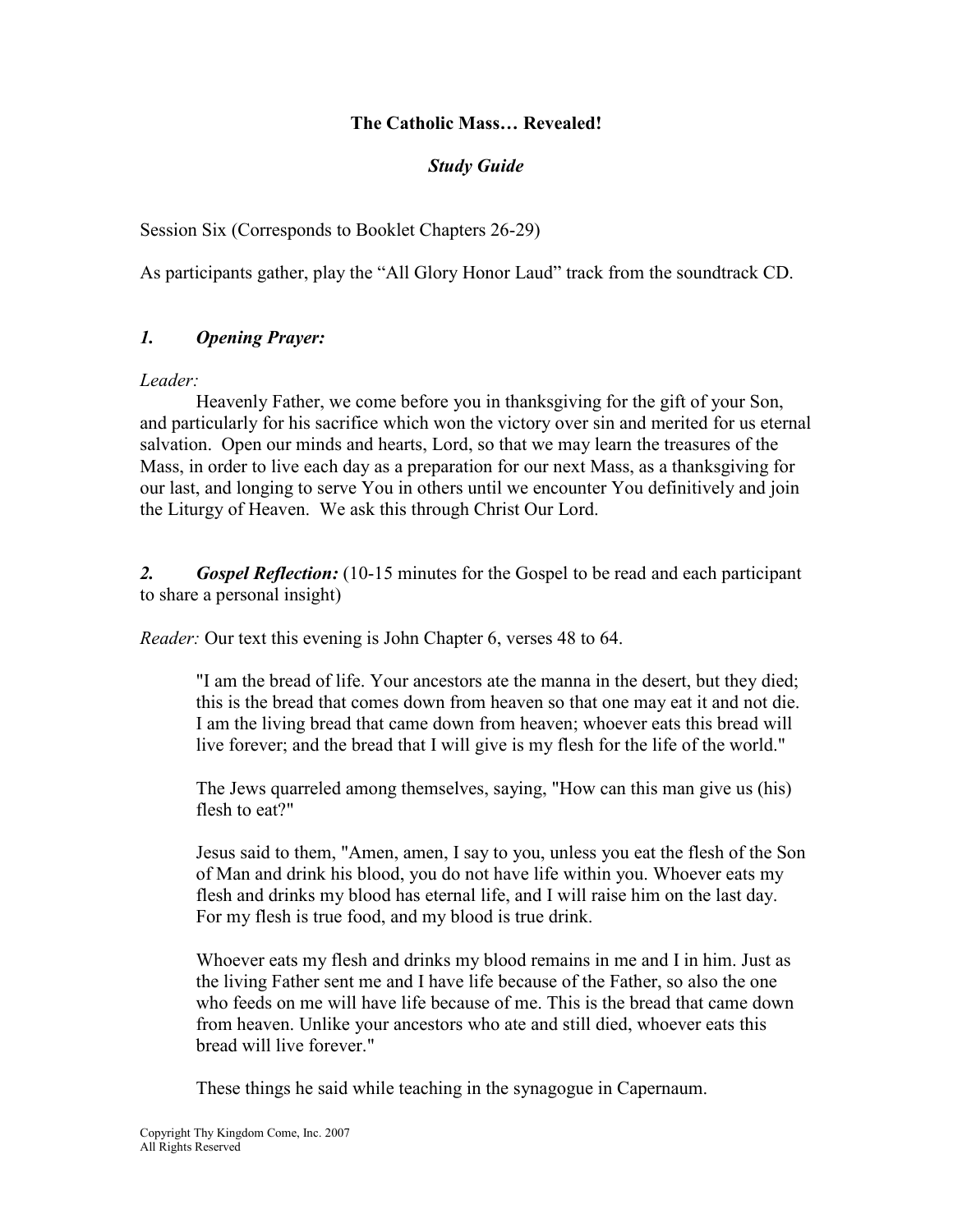Then many of his disciples who were listening said, "This saying is hard; who can accept it?"

Since Jesus knew that his disciples were murmuring about this, he said to them, "Does this shock you? What if you were to see the Son of Man ascending to where he was before? It is the spirit that gives life, while the flesh is of no avail. The words I have spoken to you are spirit and life. But there are some of you who do not believe." Jesus knew from the beginning the ones who would not believe and the one who would betray him.

Some points for reflection/discussion: Leader acts as a guide

- Jesus clearly teaches that He plans to transform bread into his Body. He is conscious of the difficulty of his teaching.
- Peter, similar to when he walks out of the boat, steps out in faith. His belief in Christ overcomes the apparent difficulty of his teaching.
- What does it mean in my life to "have life because of" Jesus?
- The end of this Gospel makes a tough point: refusal to belief in the Eucharist, as Jesus teaches it, is a form of betrayal. Judas began down that path when he refused to accept this teaching.

# 3. Audiovisual Presentation Play the DVD tracks 19, 20, 21

# A. The Eucharistic Prayer – Offering – 10 Minutes

- At this point of Mass, do I consciously offer myself to God with Christ, putting my whole life: thoughts, words, works, talents, desires, troubles, struggles, my whole intellect and will?
- The Catechism teaches that this is something special that the laity must do in order to live out their baptismal priesthood. Stemming from the Mass, we unite all to this act of worship in our struggle for holiness:

901 "Hence the laity, dedicated as they are to Christ and anointed by the Holy Spirit, are marvelously called and prepared so that even richer fruits of the Spirit maybe produced in them. For all their works, prayers, and apostolic undertakings, family and married life, daily work, relaxation of mind and body, if they are accomplished in the Spirit - indeed even the hardships of life if patiently born - all these become spiritual sacrifices acceptable to God through Jesus Christ. In the celebration of the Eucharist these may most fittingly be offered to the Father along with the body of the Lord. And so, worshipping everywhere by their holy actions, the laity consecrate the world itself to God, everywhere offering worship by the holiness of their lives."

- Do I think about all the Masses offered around the world? Do I feel united to all my fellow Catholics who participate as I do in this offering? With the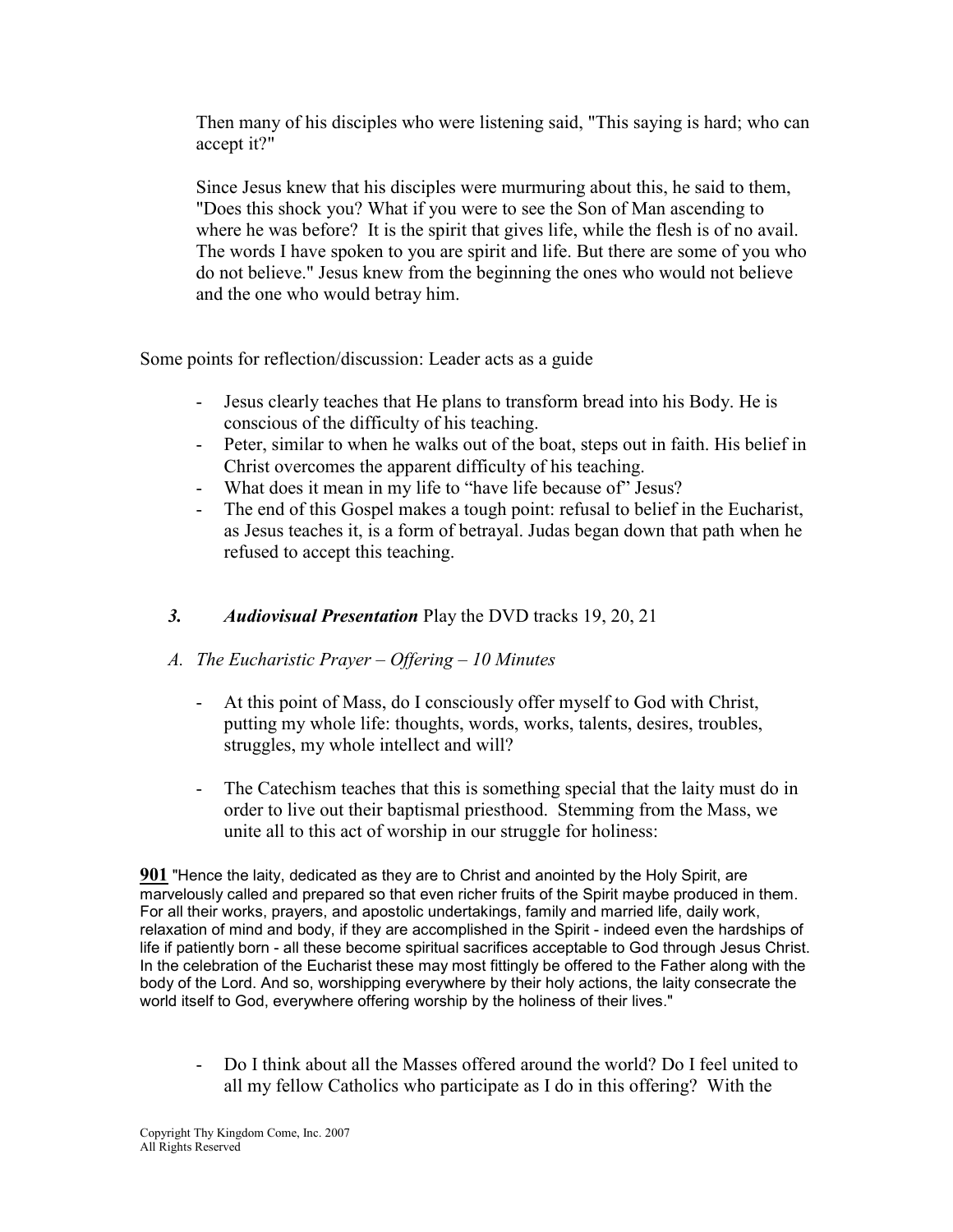great saints and heroes of the Faith who were nourished at this same Table of the Eucharist?

## B. The Eucharistic Prayer – Intercessions – 10 Minutes

- Do I feel supported by the prayers of my brothers and sisters who have reached the goal of our striving in the glory of the Saints in heaven? Does this move me to also pray for others, so that we can support each other during our earthly pilgrimage?
- Our Church is truly universal, but we all live this reality within a particular, local community. We pray for the Pope, our Bishop, and those whose mission it is to defend and transmit the Faith "who hold and teach the Catholic Faith, that comes to us from the Apostles." Do we realize that we have a mission to support our Bishops in their mission through our prayer and our fidelity?
- Do I see this prayer for others at Mass as something I must continue throughout the day? Do I see prayer for others as a very important act of charity? Do I think those who pray for me? As the dying King Arthur says to Sir Bedivere in Tennyson's The Death of Arthur, "More things are wrought by prayer / Than this world dreams of." How much faith do I have in the power of prayer?

# C. The Eucharistic Prayer – Great Amen – 10 Minutes

- Does this part of Mass remind me that the purpose of everything, of my whole life, is God's glory? That true glory is only given to God through Jesus, with Him and in Him?
- Do I realize that, by saying "Amen" I am using a word that Jesus himself used, in the very language that He spoke?
- When I sing the "Great Amen," do I realize I am saying "yes" to all that has gone before in the Eucharistic Prayer? That I am pledging my life to be united to Jesus, and to live a life of "love one another as I have loved you"?
- Do I live the rest of my life consistent with this "Amen," following Jesus" teaching "Let your 'Yes' mean 'Yes,' and your 'No' mean 'No.' Anything more is from the evil one." (Mt 5:37)?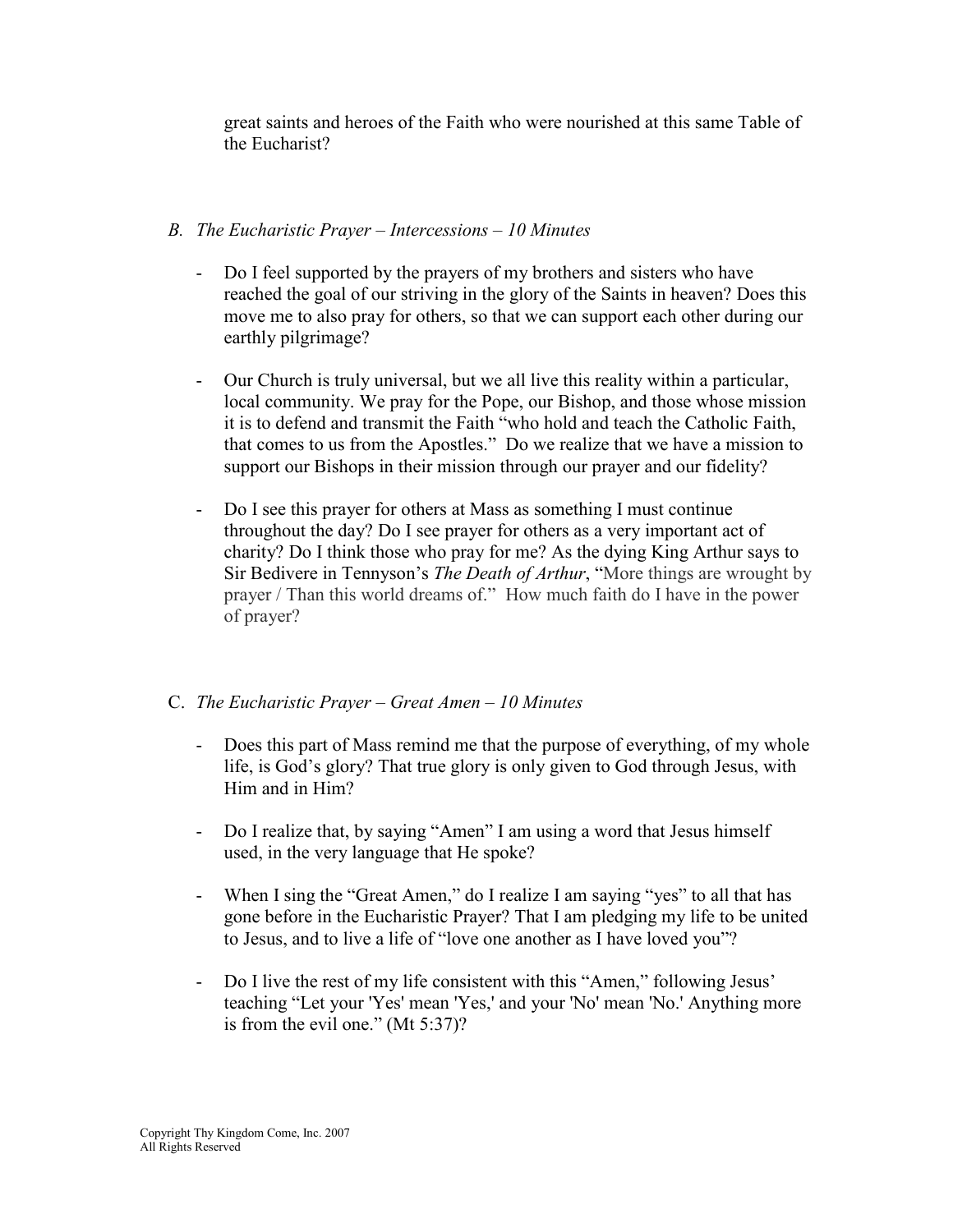- D. The Lord's Prayer  $-10$  Minutes
	- Blessed Columba Marmion defines prayer as "a conversation of a child of God with its Heavenly Father." It is something unique in the history of religions. Only because of Christ could we ever dare to be on such familiar terms with God. We are his creatures, yes, but He has willed to adopt us as his children.
	- The "Our Father" teaches us how to pray. It indicates what thoughts and feelings we should cultivate in this conversation with our Heavenly father, and it teaches us what to pray for.
	- We are united as a community when we pray together to Our Father, since his Paternity is the source of our fraternity.
	- Have you ever considered that the Eucharist is also implied in the "daily bread" that we pray for in the Our Father? It is what we need "in order to have life in" us. The General Instruction reminds us of this:

In the Lord's Prayer a petition is made for daily food, which for Christians means preeminently the eucharistic bread, and also for purification from sin, so that what is holy may, in fact, be given to those who are holy. (GIRM, 81)

- The fourth section of the Catechism of the Catholic Church is on prayer. It includes a beautiful explanation of the Our Father (numbers 2759 – 2865) which is the conclusion of all the teaching in the Catechism. The summary of this section is:

2857 In the Our Father, the object of the first three petitions is the glory of the Father: the sanctification of his name, the coming of the kingdom, and the fulfillment of his will. The four others present our wants to him: they ask that our lives be nourished, healed of sin, and made victorious in the struggle of good over evil.

2858 By asking "hallowed be thy name" we enter into God's plan, the sanctification of his name revealed first to Moses and then in Jesus - by us and in us, in every nation and in each man.

2859 By the second petition, the Church looks first to Christ's return and the final coming of the Reign of God. It also prays for the growth of the Kingdom of God in the "today" of our own lives.

2860 In the third petition, we ask our Father to unite our will to that of his Son, so as to fulfill his plan of salvation in the life of the world.

2861 In the fourth petition, by saying "give us," we express in communion with our brethren our filial trust in our heavenly Father. "Our daily bread" refers to the earthly nourishment necessary to everyone for subsistence, and also to the Bread of Life: the Word of God and the Body of Christ. It is received in God's "today," as the indispensable, (super-) essential nourishment of the feast of the coming Kingdom anticipated in the Eucharist.